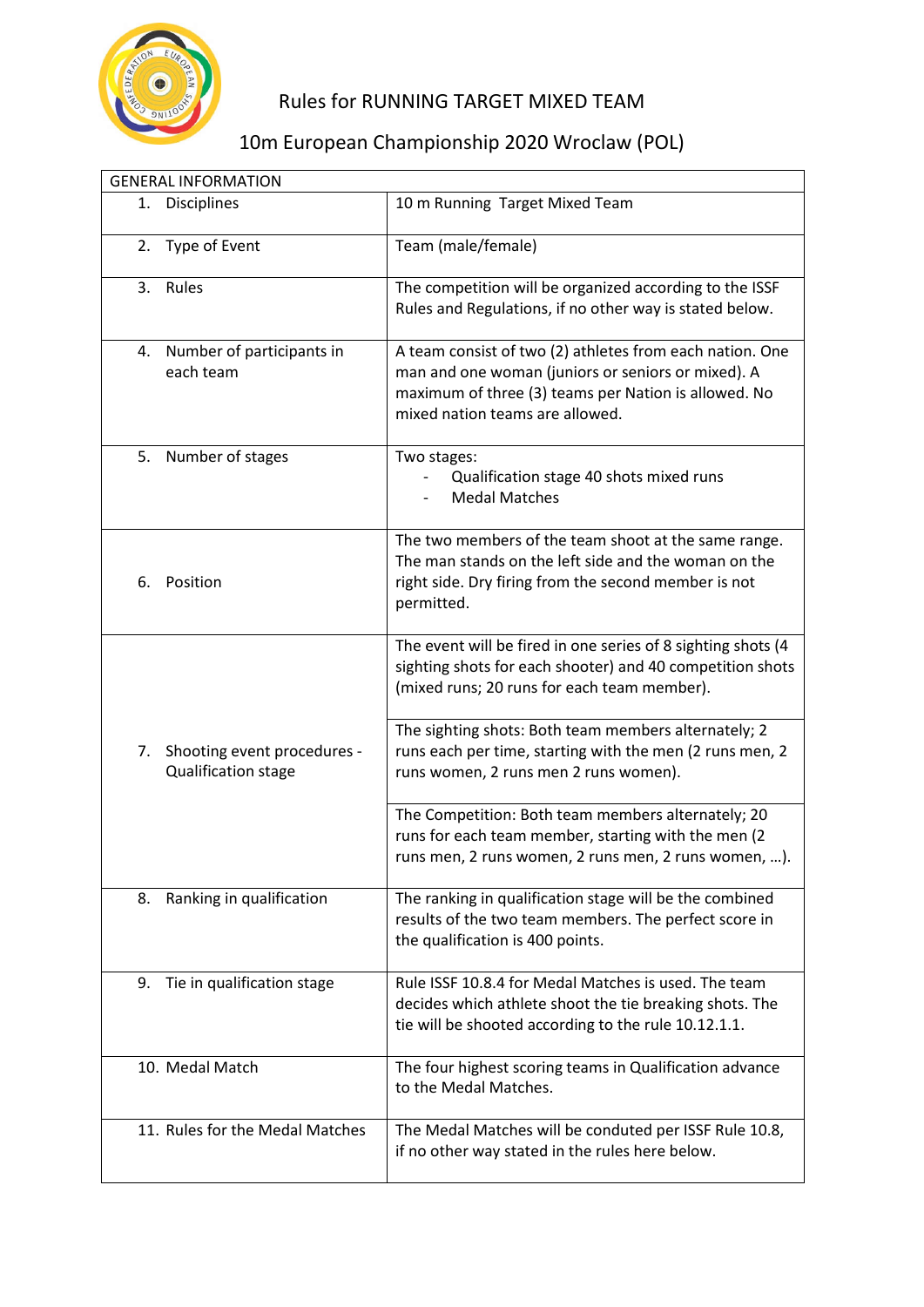| 12. Shooting event procedures -<br>Medal Matches and scoring<br>Semie finals | The teams compete in the Medal Matches in fast runs.<br>The members of the same team shoot at the same range.<br>The Medal Matches will be conducted on two ranges.<br>Four (4) sighting shots (1 left run men, 1 right run<br>woman, 1 left run men and 1 right run women) will be<br>fired.<br>Both Athletes are loading at the same time.<br>A command for every competition shot is given.<br>Scoring is in decimals.<br>The competition starts with 2 shots (1 left run men and 1<br>right run women).<br>The team with the highest total score of the 2 shots<br>receives one point.<br>If there is a tie between the teams, no team receivises a<br>point.<br>The team who reach six points or more with the<br>difference of two points is winner of the match. |
|------------------------------------------------------------------------------|-------------------------------------------------------------------------------------------------------------------------------------------------------------------------------------------------------------------------------------------------------------------------------------------------------------------------------------------------------------------------------------------------------------------------------------------------------------------------------------------------------------------------------------------------------------------------------------------------------------------------------------------------------------------------------------------------------------------------------------------------------------------------|
| 13. Commands for Medal                                                       | Before the sighting shots the team will have one minute                                                                                                                                                                                                                                                                                                                                                                                                                                                                                                                                                                                                                                                                                                                 |
| Matches                                                                      | preparation time.<br>Sighting shots:<br>»For the sighting shots load«<br>»Attention«<br>»3-2-1 START«<br>The next sighting shots are up to the Athletes<br>STOP, end of sighting shots<br>Competition:<br>»For the first competition shots load«<br>»Attention«<br>»3-2-1 START«<br>»Attention«<br>»3-2-1 START«<br>»The point goes to«<br>For the next competition shots:<br>»LOAD«<br>»Attention«<br>»3-2-1 START«<br>»Attention«<br>»3-2-1 START«<br>»The point goes to«                                                                                                                                                                                                                                                                                             |
| 14. Semi-Final Procedure                                                     | The winner of the semi finals will compete for the<br>Gold/Silver medal<br>The losers of the semi finals will compete for the<br><b>Bronze medal</b>                                                                                                                                                                                                                                                                                                                                                                                                                                                                                                                                                                                                                    |
| 15. Medal Match Procedure                                                    | The teams compete in the Medal Matches in fast runs.<br>The members of the same team shoot at the same range.                                                                                                                                                                                                                                                                                                                                                                                                                                                                                                                                                                                                                                                           |
| Glold/Silver match                                                           | The Medal Matches will be conducted on two ranges.                                                                                                                                                                                                                                                                                                                                                                                                                                                                                                                                                                                                                                                                                                                      |